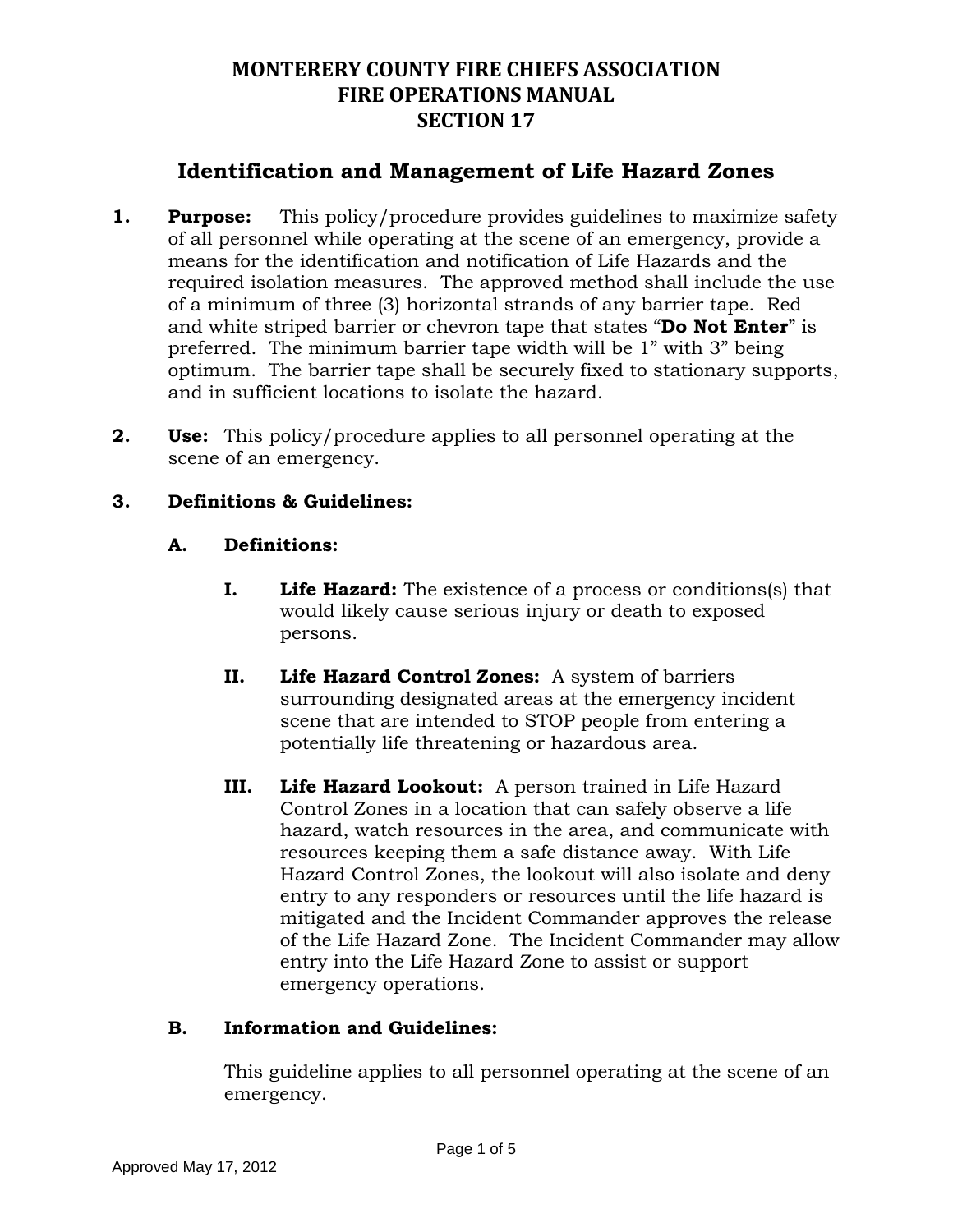- I. Conditions found on the emergency scene requiring isolation in a Life Hazard Control Zone may involved, but are not limited to:
	- a. Downed power lines
	- b. Energized electrical equipment
	- c. Collapse zones
	- d. Large unprotected holes (swimming pools, trenches, etc.)
	- e. Ruptured gas line
	- f. Ammunition
	- g. Hazardous Materials
- II. Whenever a person first recognizes a life hazard is present and an immediate threat at an incident, he/she shall immediately contact the Incident Commander (IC) using the phrase "*PRIORITY TRAFFIC/LIFE HAZARD ALERT*", to advise them of the situation. The following items shall be included in the alert:
	- a. Type/Nature
	- b. Specific Location
	- c. Resource needs
	- d. Actions taken
- **4. Procedure:** The following procedure(s) shall be initiated for each life hazard identified on an incident to ensure all personnel are made aware and acknowledge receipt of the information.

#### **A. Identification of Life Hazards:**

- I. Upon notification of a known or suspected life safety hazard, the Incident Commander shall request an alert tone from Fire Comm to transmit the location, nature, extent of the hazard, and identify the **Life Hazard Control Zone**.
- II. Fire Comm shall acknowledge the broadcast on the command channel being used on the incident and incident travel frequencies.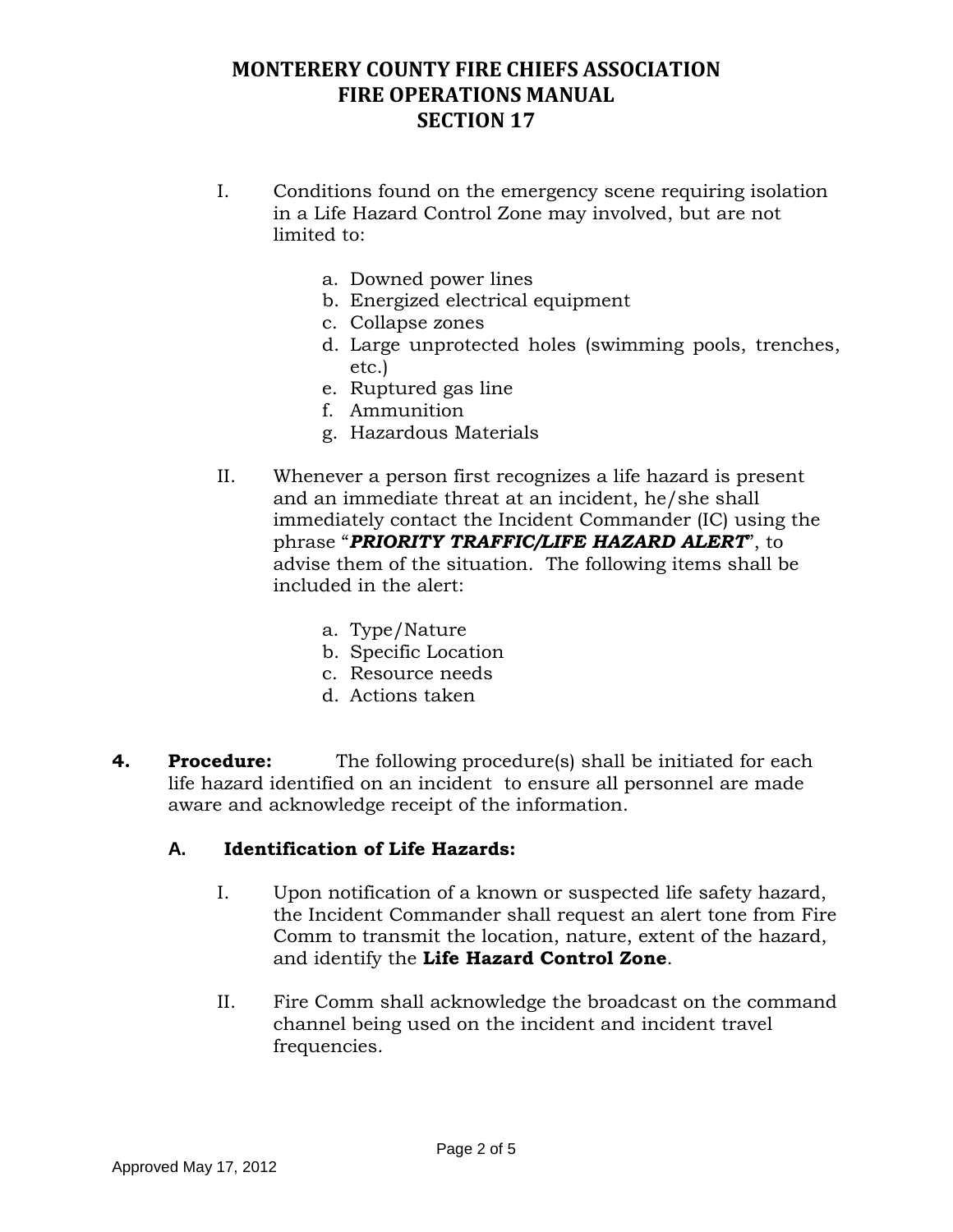- III. Fire Comm shall perform a roll call of units en route to the incident. Each unit shall acknowledge the hazard by repeating the message back. Note must be made of any units not acknowledging the message and relayed to the IC.
- IV. It is the Incident Commander's responsibility to ensure ALL on scene resources acknowledge the receipt of the message and relay that information to Fire Comm.
- V. Fire Comm will include the Life Hazard Information on all subsequent dispatch notifications to additional resources.

### **B Life Hazard Control Zones:**

- I. Recognition of Hazard.
	- a. The person that first recognizes that a life hazard is present and an immediate threat shall establish a **Life Hazard Control Zone**.
	- b. He/She is responsible to isolate and deny entry until a **Life Hazard Lookout(s)** has been assigned. Sufficient resources shall be requested and assigned through the Incident Commander.
- II. Establishing a **Life Hazard Control Zone.**
	- a. RED AND WHITE BARRIER TAPE SHALL BE PREFERRED FOR LIFE HAZARD IDENTIFICATION.
	- b. When available deploy red and white striped or chevron barrier tape that states "Do Not Enter", in three horizontal strands approximately 18 to 24 inches apart and securely fix to stationary supports to establish the **LIFE HAZARD ZONE.** When red and white striped or chevron barrier tape is not available, any barricade tape in three horizontal lines shall suffice. Personnel should consider horizontal lines at the level equal to the knees, waist and shoulder heights.
		- i. The establishment of the Life Hazard Control Zone shall be of sufficient size to provide complete isolation and distance from the hazard.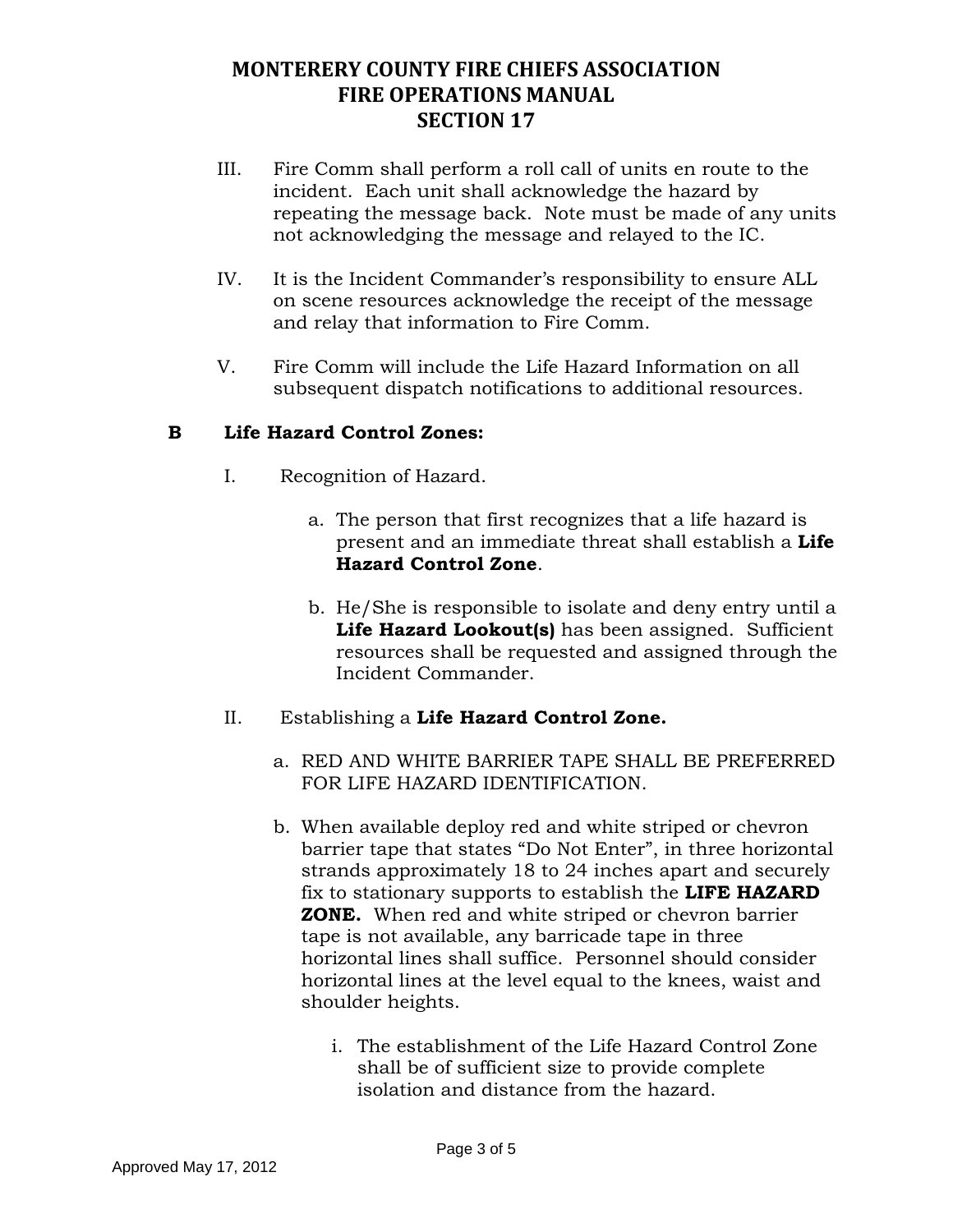- ii. Supports shall be capable of supporting the barrier tape throughout the incident.
- c. The use of illumination to further identify the **Life Hazard Control Zone** (i.e., orange cones with each cone having a flashing strobe light on the ground, or glow sticks securely attached to the barrier tape) is recommended to enhance nighttime visibility.
- d. Maintain the **Life Hazard Control Zone** throughout the duration of the incident unless the Life Hazard is abated. Removal of the **Life Hazard Control Zone** shall be by approval of the Incident commander ONLY.
- e. The **Life Hazard Control Zone** identification measures are intended to provide a visual cue to all persons. The **Life Hazard Lookout(s)** shall provide the physical barrier between personnel and the **Life Hazard Control Zone** through effective communication and notification.
- III. Safety Considerations Related to **Life Hazard Control Zones**.
	- a. Personnel shall not breach, alter or remove **Life Hazard Control Zone** identification measurers until the hazard has been abated and at the direction of the Incident Commander. Only the Incident Commander may authorize entering into the Life Hazard Control Zone. When the **Life Hazard Control Zone** is no longer needed, the IC will have the identification measures removed.
	- b. Personnel on scene have a personal responsibility to be aware of Life Hazard Control Zones as well as the safety of others.
	- c. Consider appointing an Assistant Safety Officer to oversee the **Life Hazard Control Zone** and reassign the **Life Hazard Lookout** to the Safety Officer.
	- d. Yellow and Black "Caution" or "Fire Line Do Not Cross" tape shall then be used to establish a "Public Exclusion Zone" at a reasonable distance to prevent public contact with the hazard and any other emergency operations.